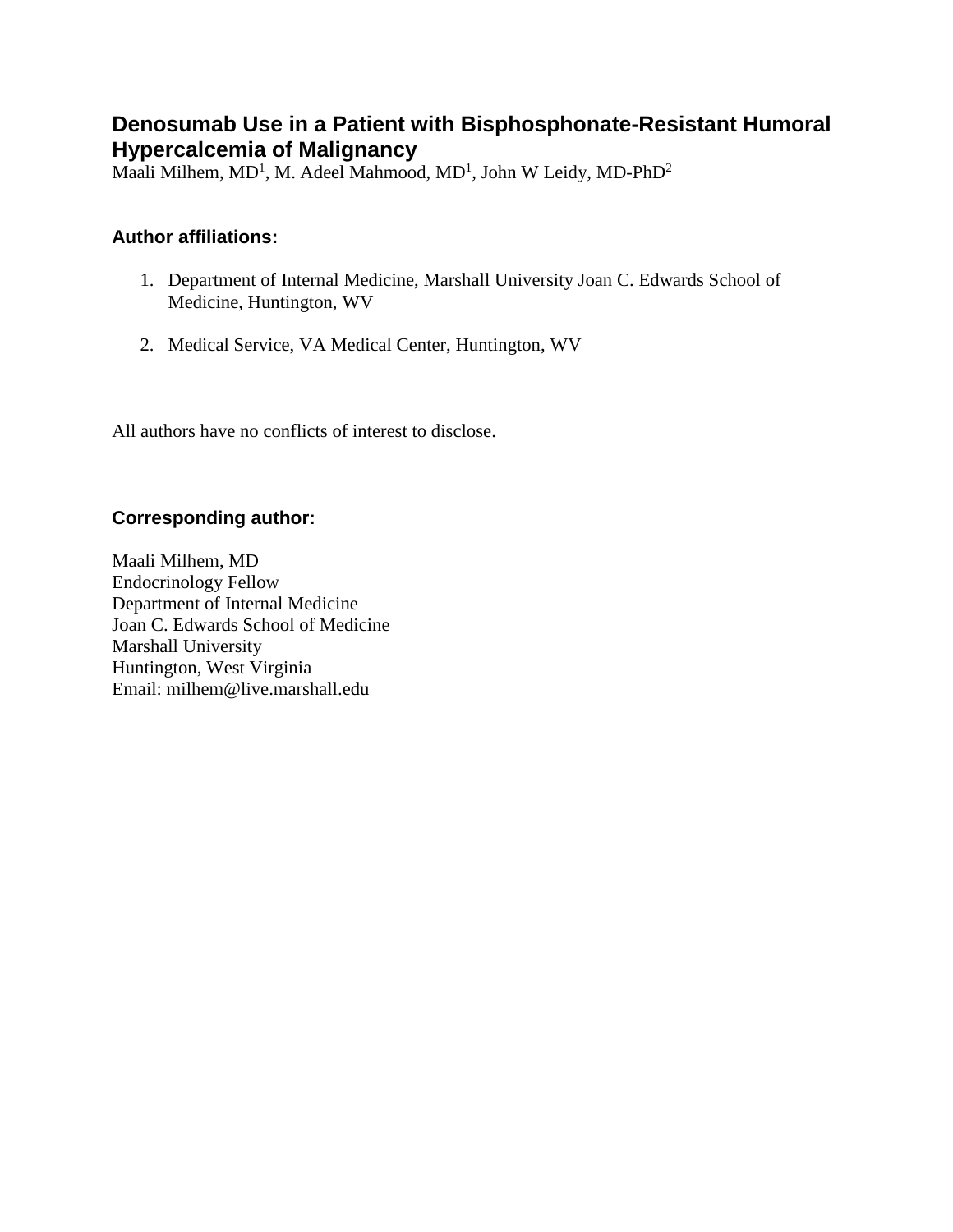### **Abstract**

Objective*:* To describe the use of denosumab as an option for treating bisphosphonate-resistant humoral hypercalcemia of malignancy (HHM).

Methods: We present the clinical history and laboratory findings of a patient with a review of related literature.

Results: A 62 year-old male with stage IV laryngeal squamous cell carcinoma and lung metastases had multiple hospital admissions for asymptomatic hypercalcemia. The patient had no known bone metastases. His laboratory data showed a high calcium level, a low level of intact parathyroid hormone (PTH) and a high level of parathyroid hormone related peptide (PTHrP), which confirmed the diagnosis of humoral hypercalcemia of malignancy. There was atypically an elevated level of 1,25-dihydroxyvitamin D  $[1,25(OH)_2D]$ . The patient was treated with fluids, prednisone, calcitonin, and bisphosphonates. Hypercalcemia was refractory to bisphosphonate treatment as well as other modalities. Denosumab treatment was then added. Denosumab along with bisphosphonate produced an added effect on lowering calcium levels.

Conclusion: Denosumab provides potentially a new treatment option for bisphosphonate refractory humoral hypercalcemia of malignancy, especially in the presence of high PTHrP and 1,25(OH)2D.

**Key words:** Hypercalcemia, squamous cell carcinoma, malignancy, denosumab, bisphosphonate, 1,25-dihydroxyvitamin D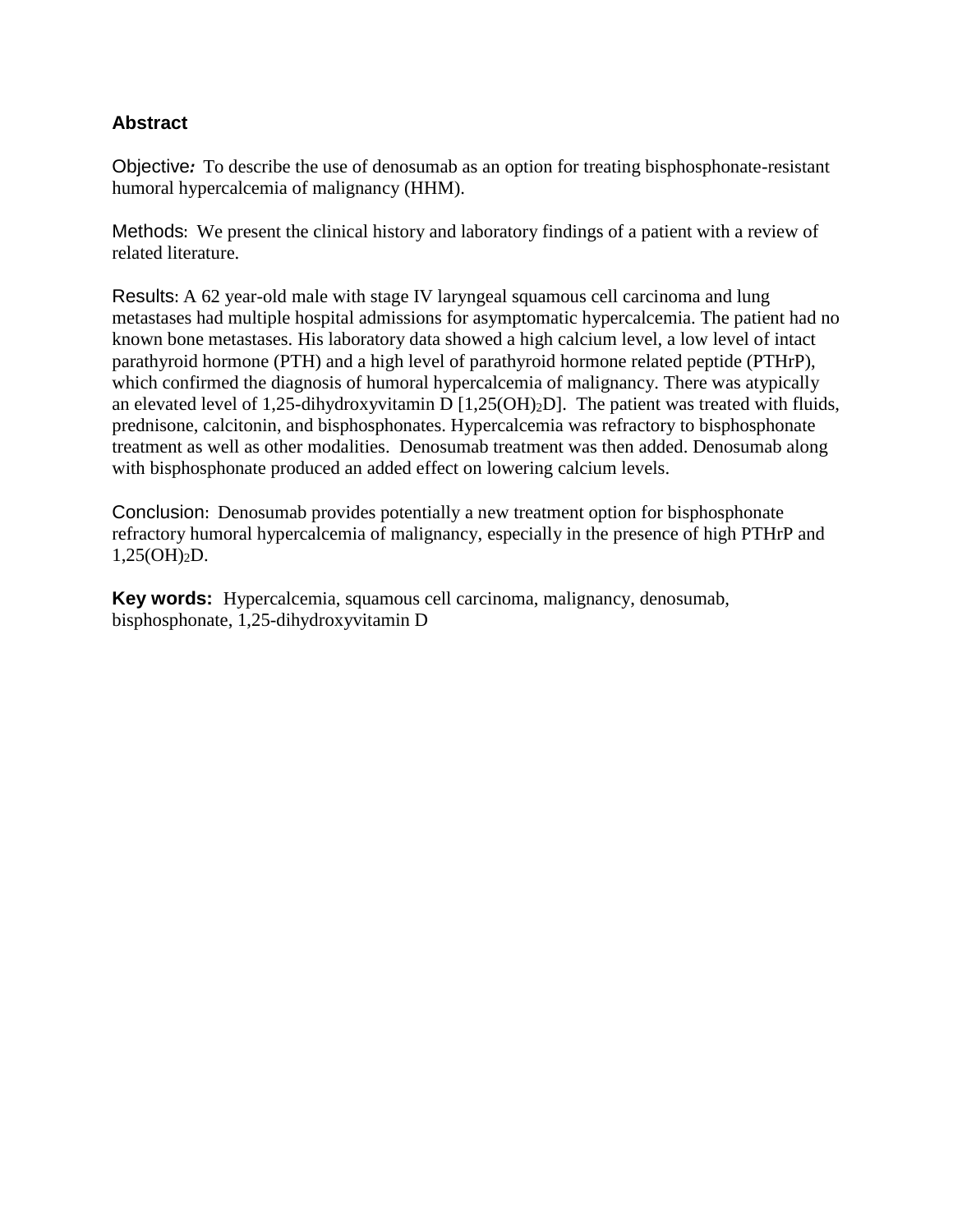#### **Introduction:**

Hypercalcemia has been reported to occur in 20-30% of cancer patients during the course of the disease. (1) Malignancy-associated hypercalcemia is the most common cause of hypercalcemia in hospitalized patients and is a predictor of a poor prognosis with an approximately 50% mortality rate within 30 days. (1) Although malignancy-associated hypercalcemia can be treated with intravenous bisphosphonates, patients may not respond or may relapse while receiving therapy. Denosumab is a fully human monoclonal antibody that binds to the mediator of bone resorption, receptor activator of nuclear factor kappa-B ligand (RANKL). (2) It was approved in 2010 for use in osteoporosis and metastatic bone disease. It has been used to treat refractory hypercalcemia of malignancy in case reports, (3-5) and single arm international studies have recently demonstrated effectiveness in treating bisphosphonate refractory hypercalcemia. (6,7)

#### **Case Report:**

A 62 year-old male patient with a significant smoking history was found to have multiple lung nodules on a pre-operative chest X-ray. Detailed workup showed laryngeal squamous cell cancer with metastases to lungs and mediastinal and hilar lymph nodes. He was treated with chemotherapy and radiotherapy.

The patient's calcium level was 11.3 mg/dl (normal: 8.5-10.3 mg/dl), and he was started on 4 mg intravenous zoledronic acid every 3 weeks for a total of 6 months. The patient was then admitted to the hospital with asymptomatic hypercalcemia with a calcium level of 13.3 mg/dl and an albumin-corrected calcium level of 13.8 mg/dl. He denied using hydrochlorothiazide, calcium, or vitamin D. Other measures used such as fluid hydration, pamidronate (90 mg), and calcitonin resulted in an improvement in the calcium level but it did not normalize (Figure 1). An evaluation for hypercalcemia showed normal phosphorus and creatinine levels. In addition, the patient had an intact PTH of 9 pg/ml (normal: 11-54 pg/ml), PTHrP of 16 pmol/L (normal  $< 1.8$ ),  $25(OH)$  vitamin D of 17ng/ml (normal: 30-100 ng/ml) and 1,25  $(OH)_2D$  of 134 pg/ml (normal: 10-75 pg/ml). Thyroid stimulating hormone (TSH) was 19.8 IU/ml (normal: 0.35-5.50 IU/ml) and free thyroxine was 1 ng/dl (normal: 0.93-1.71 ng/dl). There was no clinical evidence of coexisting lymphoma or granulomatous disease to explain the elevated  $1,25 \text{ (OH)}_2\text{D}$ . These findings were consistent with HHM with an atypically elevated 1,25 (OH)2D. Given the elevated 1,25(OH)2D, prednisone 10 mg was added at the time of discharge to suppress 1-α-hydroxylase activity. Levothyroxine (50 mcg) was added to treat hypothyroidism.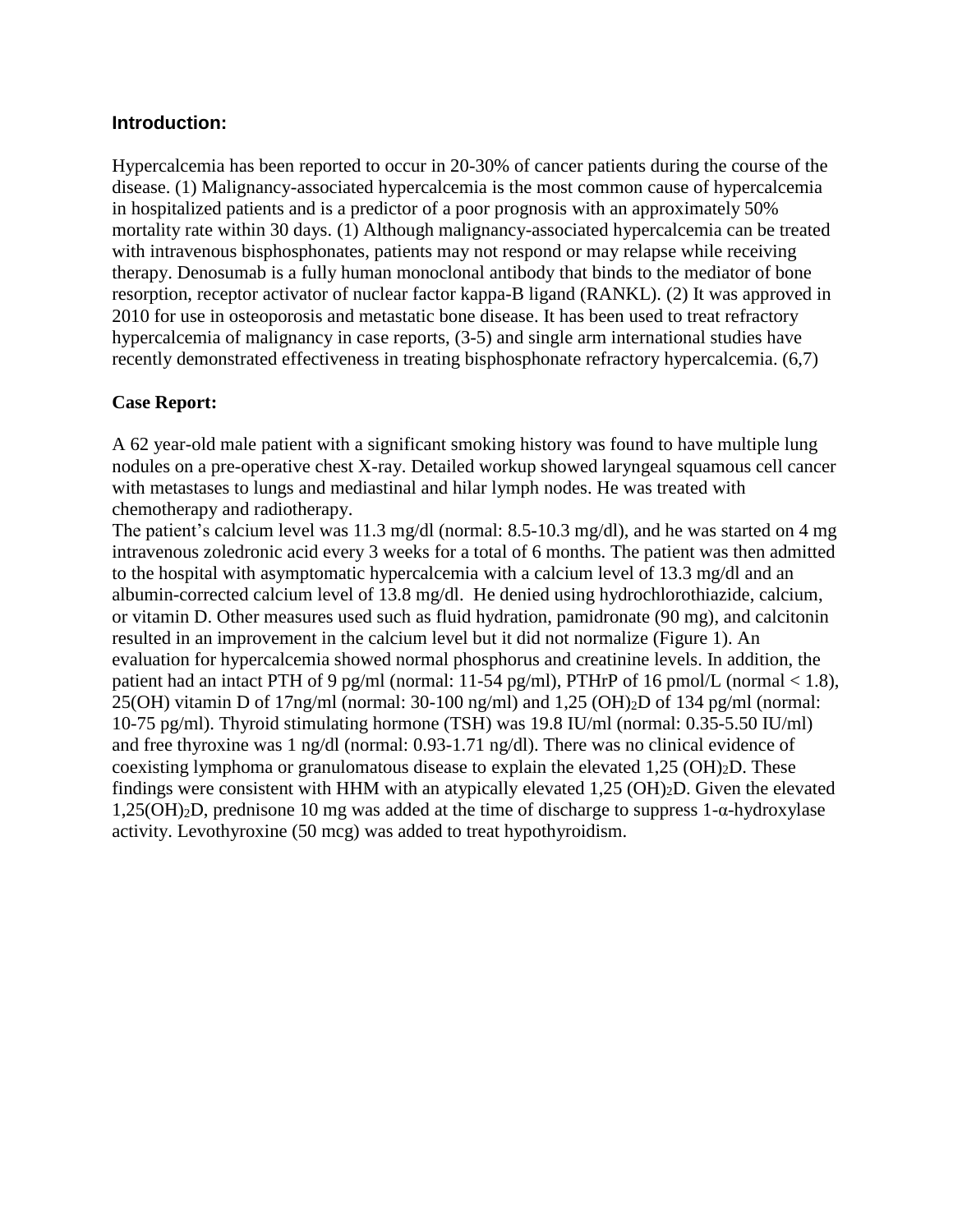

**Figure 1**: The response of the albumin-corrected calcium level of the patient to prednisone, zoledronic acid, and denosumab. His level responded initially to zoledronic acid infusion but it continued to recur with a progressively higher level. The last arrow shows the effect of denosumab on the albumin-corrected calcium level.

This patient's hypercalcemia became increasingly difficult to control. Despite an increase of zoledronic acid administration every 2 weeks and the addition of prednisone, he had four subsequent admissions with corrected-calcium as high as 14.2 mg/dl (Figure 1). At this time, denosumab 120 mg was administered subcutaneously, as an off-label use to treat bisphosphonate-refractory hypercalcemia. The albumin corrected-calcium level remained subsequently less than 12 mg/dl for two weeks (Figure 1). The patient unfortunately continued to experience rapid disease progression and finally decided for comfort care measures.

#### **Discussion:**

We present a patient with metastatic squamous cell carcinoma and hypercalcemia of malignancy with simultaneous elevations of PTHrP and  $1,25(OH)_2D$ . He fulfilled the criteria for the diagnosis of HHM. After failing to respond to frequent administration of bisphosphonates and oral prednisone, hypercalcemia improved with the addition of denosumab.

HHM is a paraneoplastic manifestation frequently of squamous cell carcinoma with elevation of circulating PTHrP. The amino terminus of PTHrP binds to the type 1 PTH/PTHrP receptor, PTHR1, a member of the seven-transmembrane-spanning G-protein-coupled receptor family. (8)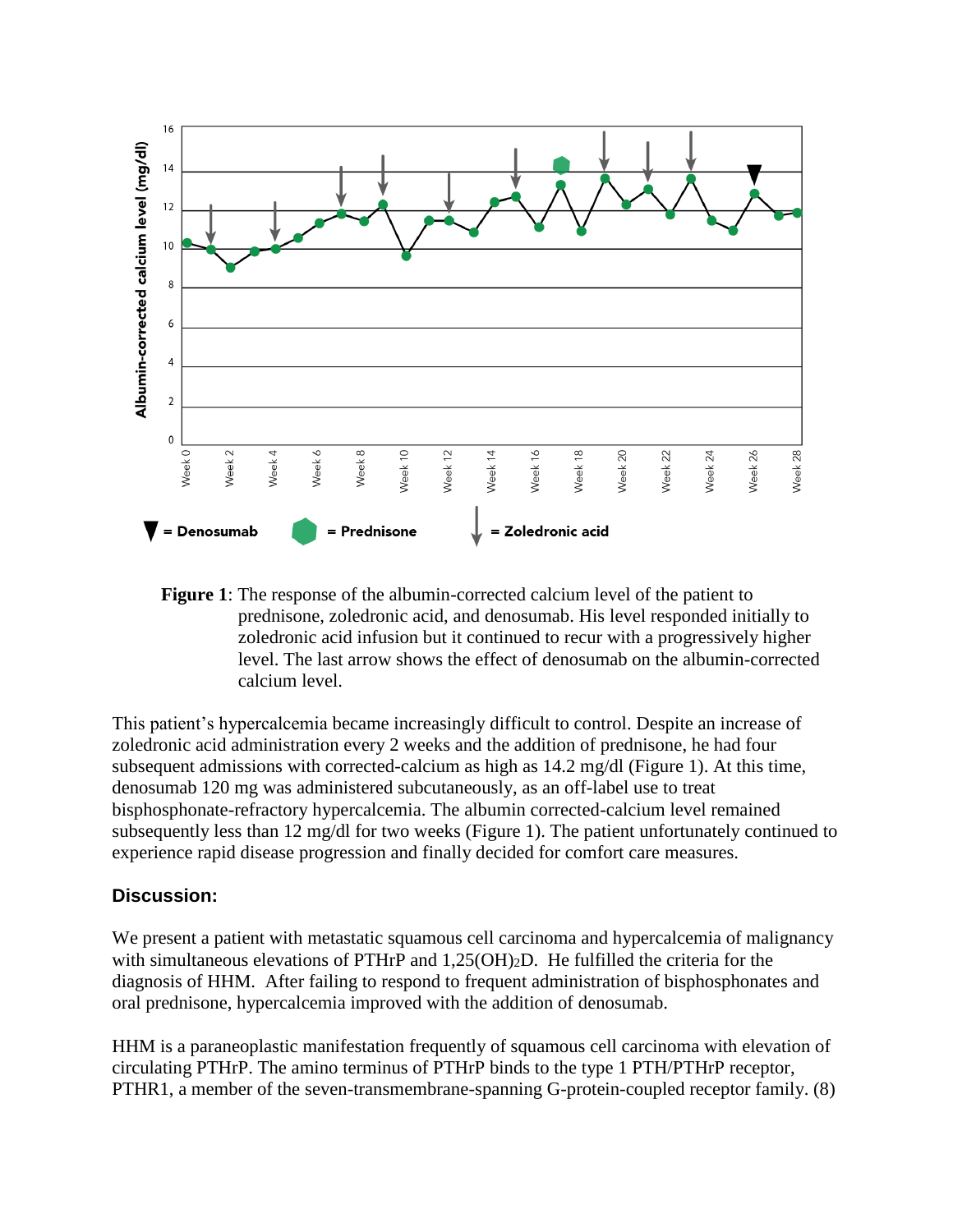Both PTH and PTHrP can produce hypercalcemia by increasing the resorption of bone throughout the skeleton and the renal reabsorption of calcium. (9,10) There are differences in the patterns of receptor activation between PTH and PTHrP due to differences in the C-terminal portions of the peptides. (8) PTH stimulates both bone resorption and formation, while PTHrP stimulates mainly bone resorption. (10) Despite the action of PTHrP through the common PTHR1 receptor, this pathway represents a poor stimulus for  $1-\alpha$ -hydroxylation compared to PTH, such that  $1,25(OH)_2D$  is often low or normal in patients with HHM. (11) Clinical studies have shown a chronic infusion of PTHrP is a poor stimulator of 1,25(OH)<sub>2</sub>D production. (12,13) The interactions between osteoclasts and cancer cells are mainly mediated by PTHrP, which stimulates osteoblasts to promote production of RANKL with the formation of osteoclast precursors and subsequent bone osteolysis. (14)

Serum levels of  $1,25(OH)_2D$  are generally suppressed or normal in patients with HHM,  $(11,15)$ instead this patient showed an atypical high level of 1,25(OH)2D, which may have contributed to the hypercalcemia.

Intravenous bisphosphonates are considered as first line treatment for HHM. However, hypercalcemia may not respond or may relapse while the patient is receiving bisphosphonate therapy. In clinical studies of patients treated with zoledronic acid or pamidronate, 26% relapsed and another 19% had an incomplete response to treatment. (16) The efficacy of bisphosphonates is influenced by several factors: 1) the mechanism of hypercalcemia (more effective in cases of hypercalcemia associated with bone metastases), 2) the level of hypercalcemia (higher doses are required to treat more severe hypercalcemia), and 3) higher levels of PTHrP (above 12 pmol/L) are associated with a lower response rate in humoral hypercalcemia (17,18). In addition, glucocorticoids have a role in the treatment of patients with hypercalcemia of malignancy who have elevated levels of  $1,25(OH)<sub>2</sub>D$ .  $(1,13)$ 

Denosumab is a monoclonal antibody that binds to the bone resorption mediator RANKL preventing the ligand from binding to its receptor that in turn inhibits osteoclast development, activation, and survival. (2) Denosumab is FDA approved for preventing skeletal-related events in patients with solid malignancy, for preventing bone fractures in postmenopausal women with osteoporosis, and recently for treatment of hypercalcemia of malignancy. Hypocalcemia is one of the main adverse effects of this agent because of reduced osteoclast function, and this condition was significantly increased in patients treated with denosumab compared with zoledronic acid. (19)

Recent single-arm international studies evaluated denosumab for treatment of persistent hypercalcemia in patients with solid tumors or hematologic malignancies after incomplete response or relapse following bisphosphonates. (6, 7) Denosumab effectively lowered albumincorrected calcium to  $\leq 11.5$  mg/dl in 64% of patients. (7) This study provided the results leading to FDA approval. Other considerations for using denosumab in hypercalcemia of malignancy are a creatinine clearance less than 30 or a history of bisphosphonate intolerance.

The patient in this case report, despite a high PTHrP greater than 12 pmol/L and an elevated 1,25(OH)2D, showed some response to a single dose of denosumab, suggesting effectiveness of denosumab in the presence of high PTHrP and 1,25(OH)2D and its different mechanism of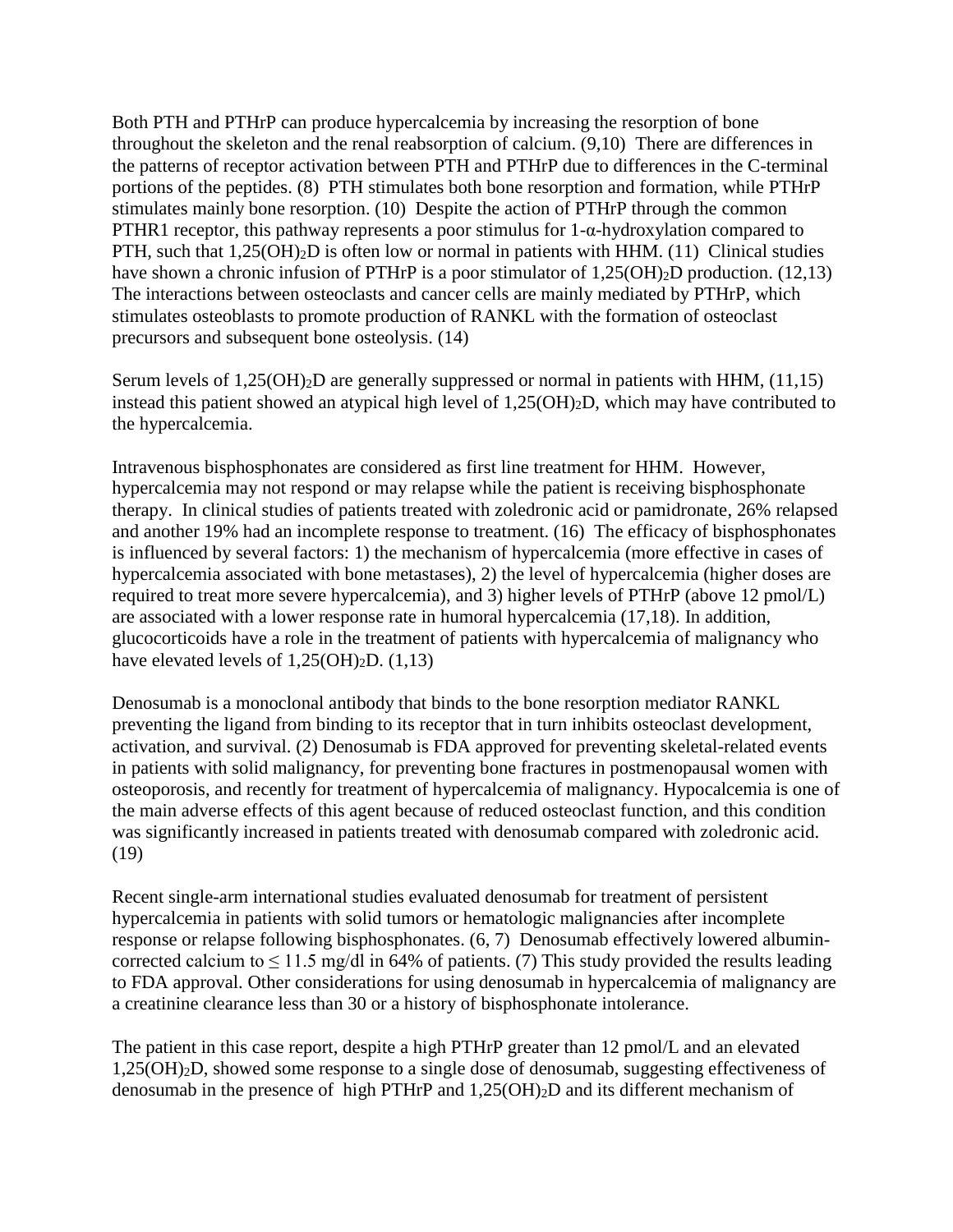action may provide a possible reason for a response when there is a lack of response to bisphosphonates and glucocorticoids.

# **Conclusion:**

Denosumab offers an option for the treatment of bisphosphonate refractory hypercalcemia of malignancy. This patient with HHM demonstrating highly elevated PTHrP and 1,25(OH)2D levels showed some response to a single dose of denosumab after relapse of response to bisphosphonates and glucocorticoids.

# **Acknowledgements**

This material presented in part at the American Association of Clinical Endocrinologists, 23rd Annual Scientific and Clinical Congress, No. 633, 2014.